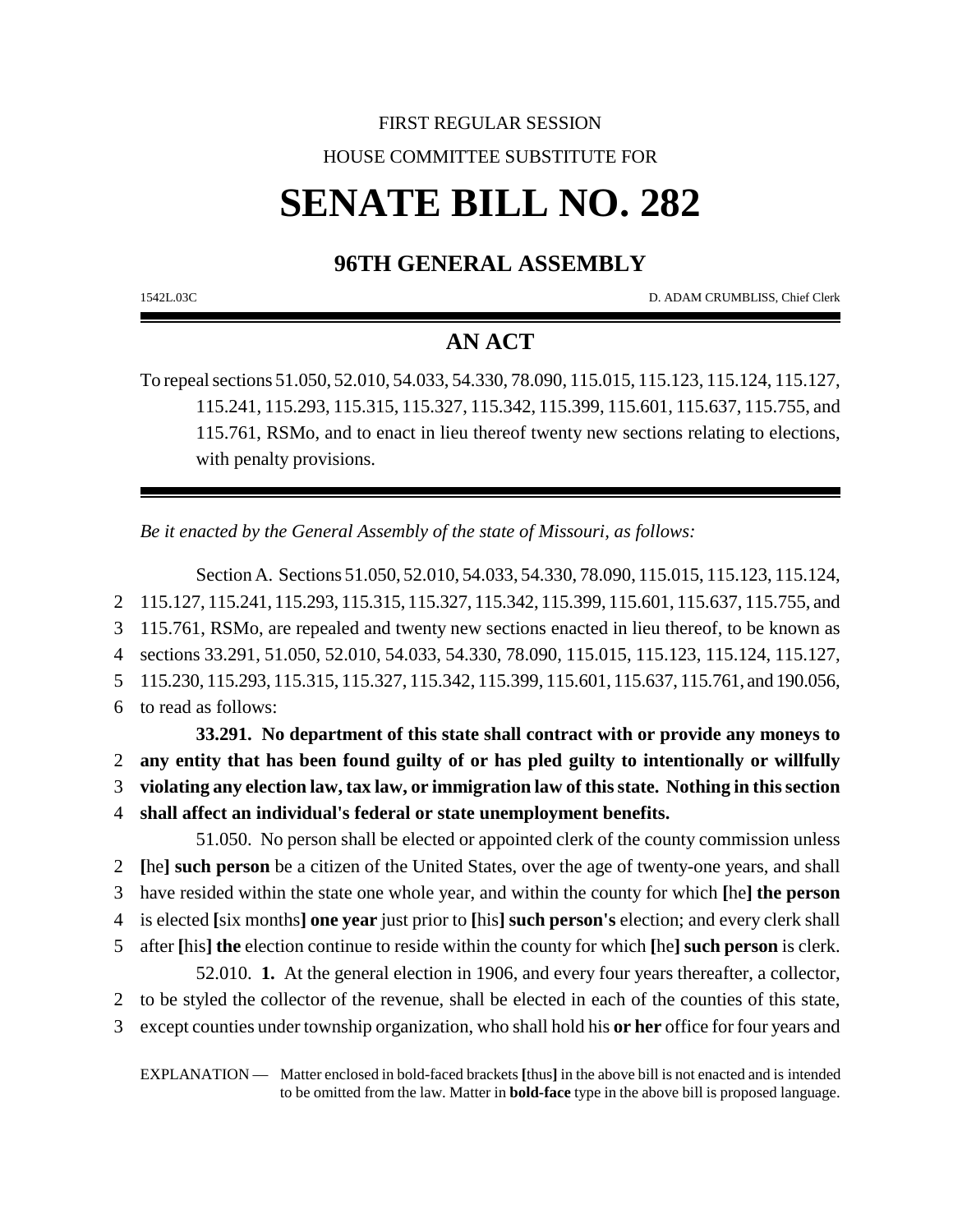until his **or her** successor is duly elected and qualified. The collector shall **[**be a resident of**] reside in** the county from which such person **[**was**] is** elected **throughout his or her term in office**.

 **2. A candidate for the office of collector shall be at least twenty-one years of age and a resident of the state and the county in which he or she is a candidate for at least one year prior to the date of filing for such office. The candidate shall be a registered voter and current in the payment of all state income taxes and personal and real property taxes.**

 **3. The candidate shall present to the election authority a copy of a signed affidavit from a surety company authorized to do business in this state, indicating that the candidate meets the statutory bond requirements for the office for which the candidate is filing.**

54.033. In the event of a vacancy caused by death, resignation, or otherwise, in the office of county treasurer in any county except a county **having a township form of government with an office of collector-treasurer and any county** with a charter form of government, the county commission shall appoint a deputy treasurer or a qualified person to serve as an interim treasurer until said treasurer returns or the unexpired term is filled under section 105.030. Such individual must be eligible to serve as a county treasurer under section 54.040, and must comply with section 54.090.

54.330. 1. **A candidate for county collector-treasurer shall be at least twenty-one years of age and a resident of the county in which he or she is a candidate for at least one year prior to the date of filing for the office. The candidate shall also be a registered voter and shall be current in the payment of all state income taxes and personal and real property taxes. The candidate shall present to the election authority a copy of a signed affidavit from a surety company authorized to do business in this state, indicating that the candidate meets the statutory bond requirements for the office for which the candidate is filing. A collector-treasurer shall reside in the county throughout his or her term in office and shall remain in office until a successor is duly elected and qualified.**

 **2.** County collector-treasurers in a county having township organization, shall be required to give bonds as other county collectors under the general revenue law**, and shall have the sole authority to appoint deputies under section 52.300**.

 **[**2.**] 3.** Before entering upon the duties for which they are employed, deputies and assistants employed in the office of any collector-treasurer shall give bond and security to the satisfaction of the collector-treasurer. The bond for each individual deputy or assistant shall not exceed one-half of the amount of the maximum bond required for any collector- treasurer. The official bond required pursuant to this section shall be a surety bond with a surety company authorized to do business in this state. The premium of the bond shall be paid by the county or city being protected.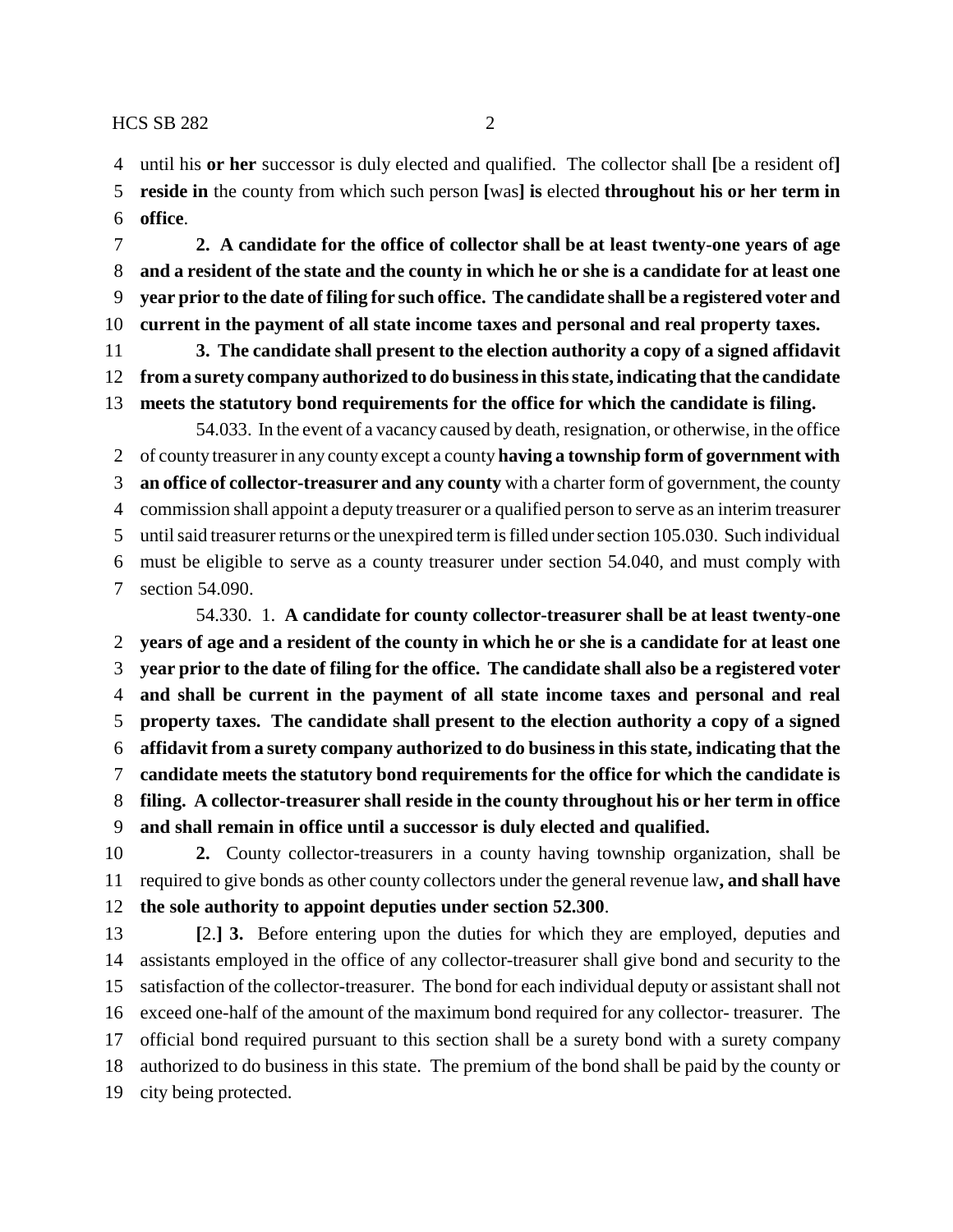78.090. **1.** Candidates to be voted for at all general municipal elections at which a mayor and councilmen are to be elected under the provisions of sections 78.010 to **[**78.420**] 78.400** shall be nominated by a primary election, **except as provided in this section,** and no other names shall be placed upon the general ballot except those selected in the manner herein prescribed. The primary election for such nomination shall be held on the first Tuesday after the first Monday in February preceding the municipal election.

 **2. (1) In lieu of conducting a primary election under this section, any city organized under sections 78.010 to 78.400 may, by order or ordinance, provide for the elimination of the primary election and the conduct of elections for mayor and councilman as provided in this subsection.**

 **(2) Any person desiring to become a candidate for mayor or councilman shall file with the city clerk a signed statement of such candidacy, stating whether such person is a resident of the city and a qualified voter of the city, that the person desires to be a candidate for nomination to the office of mayor or councilman to be voted upon at the next municipal election for such office, that the person is eligible for such office, that the person requests to be placed on the ballot, and that such person will serve if elected. Such statement shall be sworn to or affirmed before the city clerk.**

 **(3) Under the requirements of section 115.023, the city clerk shall notify the requisite election authority who shall cause the official ballots to be printed, and the names of the candidates shall appear on the ballots in the order that their statements of candidacy were filed with the city clerk. Above the names of the candidates shall appear the words "Vote for (number to be elected)". The ballot shall also include a warning that voting for more than the total number of candidates to be elected to any office invalidates the ballot.**

115.015. The county clerk **or the officer designated as the director of elections in any charter county without a board of election commissioners** shall be the election authority, except that in a city or county having a board of election commissioners, the board of election commissioners shall be the election authority.

115.123. 1. All public elections shall be held on Tuesday. Except as provided in subsections 2**[**,**] and** 3**[**, and 4**]** of this section, and section 247.180, all public elections shall be held on the general election day, the primary election day, the general municipal election day, the first Tuesday after the first Monday in **[**February or**]** November, or on another day expressly provided by city or county charter, **[**the first Tuesday after the first Monday in June**]** and in nonprimary years on the first Tuesday after the first Monday in August.

 2. Notwithstanding the provisions of subsection 1 of this section, an election for a presidential primary held pursuant to sections **[**115.755**] 115.758** to 115.785 shall be held on the first Tuesday after the first Monday in March of each presidential election year.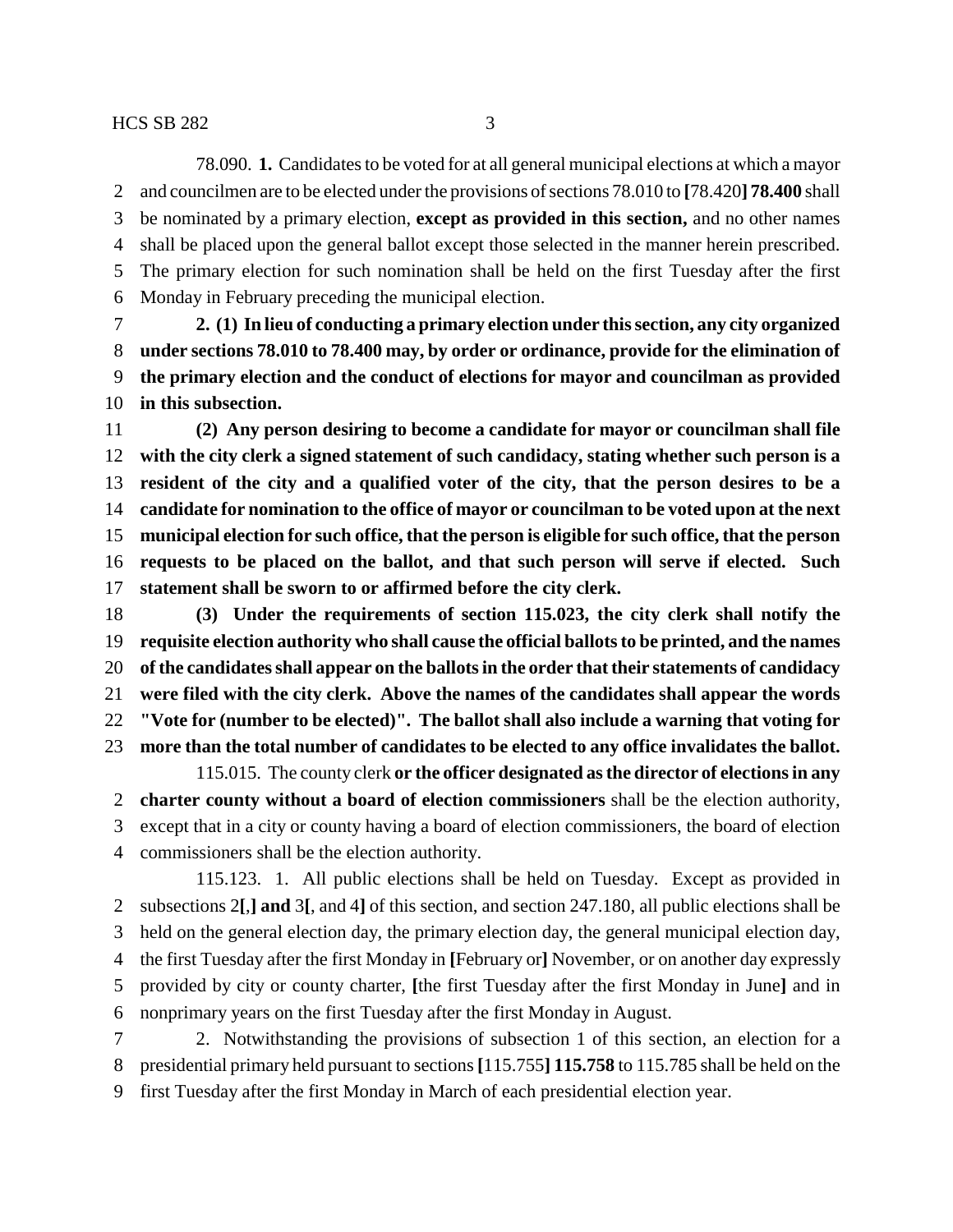- 3. The following elections shall be exempt from the provisions of subsection 1 of this section:
- 

(1) Bond elections necessitated by fire, vandalism or natural disaster;

- (2) Elections for which ownership of real property is required by law for voting; and
- (3) Special elections to fill vacancies and to decide tie votes or election contests.
- 4. No city or county shall adopt a charter or charter amendment which calls for elections to be held on dates other than those established in subsection 1 of this section.
- 5. Nothing in this section prohibits a charter city or county from having its primary election in March if the charter provided for a March primary before August 28, 1999.
- 6. Nothing in this section shall prohibit elections held pursuant to section 65.600, but no other issues shall be on the March ballot except pursuant to this chapter.

115.124. 1. Notwithstanding any other law to the contrary, in a nonpartisan election in any political subdivision or special district except for municipal elections **in any city, town, or village with more than thirty-five thousand inhabitants**, if the notice provided for in subsection 5 of section 115.127 has been published in at least one newspaper of general circulation in the district, and if the number of candidates who have filed for a particular office is equal to the number of positions in that office to be filled by the election, no election shall be held for such office, and the candidates shall assume the responsibilities of their offices at the same time and in the same manner as if they had been elected. **If no election is held for such office as provided in this section, the election authority shall publish a notice containing the names of the candidates that will assume the responsibilities of office under this section. Such notice shall be published by April first of each year, and shall be published in at least one newspaper of general circulation in such political subdivision or district.** Notwithstanding any other provision of law to the contrary, if at any election the number of candidates filing for a particular office exceeds the number of positions to be filled at such election, the election authority shall hold the election as scheduled, even if a sufficient number of candidates withdraw from such contest for that office so that the number of candidates remaining after the filing deadline is equal to the number of positions to be filled.

 2. The election authority or political subdivision responsible for the oversight of the filing of candidates in any nonpartisan election in any political subdivision or special district shall clearly designate where candidates shall form a line to effectuate such filings and determine the order of such filings; except that, in the case of candidates who file a declaration of candidacy with the election authority or political subdivision prior to 5:00 p.m. on the first day for filing, the election authority or political subdivision may determine by random drawing the order in which such candidates' names shall appear on the ballot. If a drawing is conducted pursuant to this subsection, it shall be conducted so that each candidate may draw a number at random at the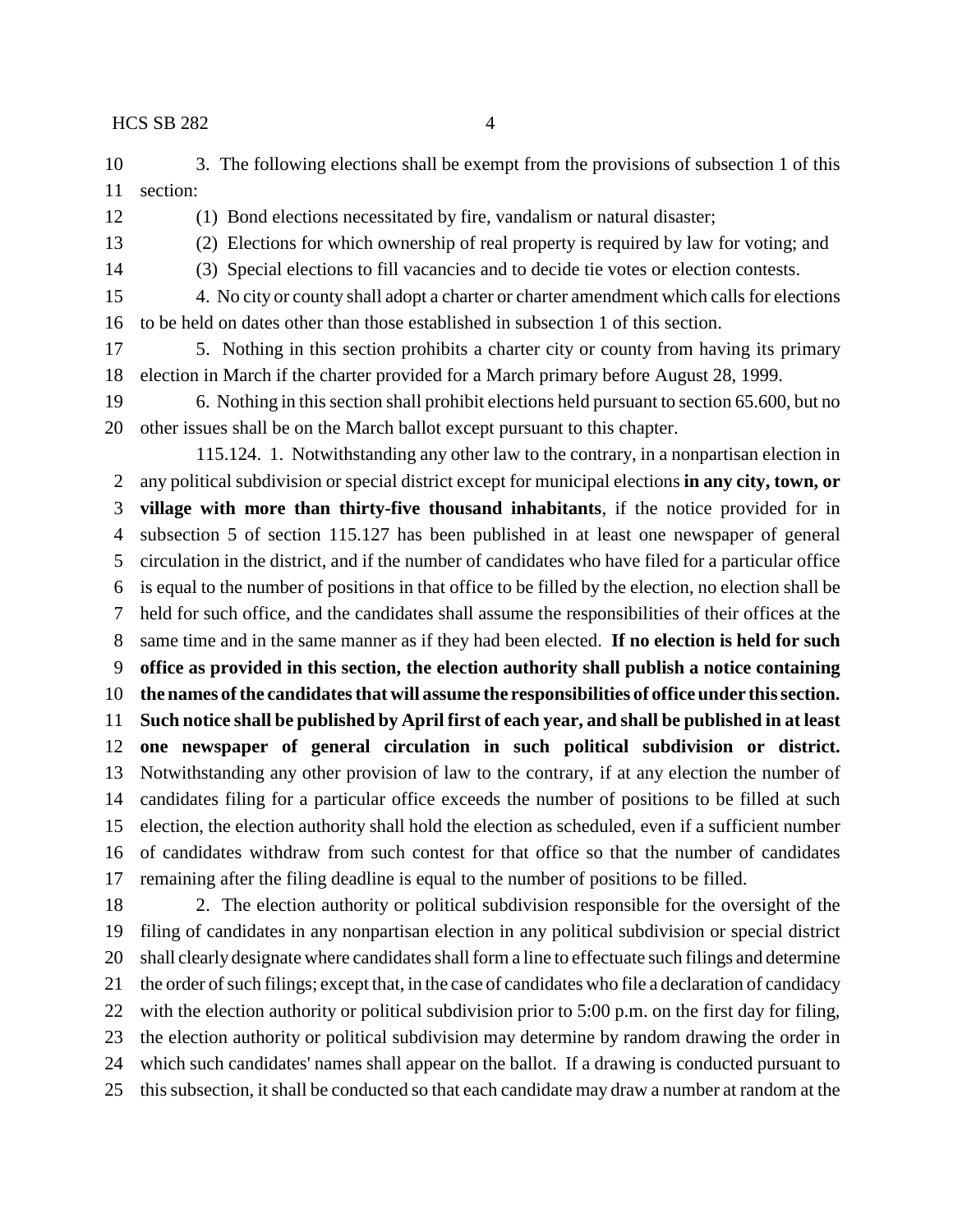time of filing. If such drawing is conducted, the election authority or political subdivision shall

record the number drawn with the candidate's declaration of candidacy. If such drawing is

 conducted, the names of candidates filing on the first day of filing for each office on each ballot shall be listed in ascending order of the numbers so drawn.

115.127. 1. Except as provided in subsection 4 of this section, upon receipt of notice of a special election to fill a vacancy submitted pursuant to section 115.125, the election authority shall cause legal notice of the special election to be published in a newspaper of general circulation in its jurisdiction. The notice shall include the name of the officer or agency calling the election, the date and time of the election, the name of the office to be filled and the date by which candidates must be selected or filed for the office. Within one week prior to each special election to fill a vacancy held in its jurisdiction, the election authority shall cause legal notice of the election to be published in two newspapers of different political faith and general circulation in the jurisdiction. The legal notice shall include the date and time of the election, the name of the officer or agency calling the election and a sample ballot. If there is only one newspaper of general circulation in the jurisdiction, the notice shall be published in the newspaper within one week prior to the election. If there are two or more newspapers of general circulation in the jurisdiction, but no two of opposite political faith, the notice shall be published in any two of the newspapers within one week prior to the election.

 2. Except as provided in subsections 1 and 4 of this section and in sections 115.521, 115.549 and 115.593, the election authority shall cause legal notice of each election held in its jurisdiction to be published. The notice shall be published in two newspapers of different political faith and qualified pursuant to chapter 493 which are published within the bounds of the area holding the election. If there is only one so qualified newspaper, then notice shall be published in only one newspaper. If there is no newspaper published within the bounds of the election area, then the notice shall be published in two qualified newspapers of different political faith serving the area. Notice shall be published twice, the first publication occurring in the second week prior to the election, and the second publication occurring within one week prior to the election. Each such legal notice shall include the date and time of the election, the name of the officer or agency calling the election and a sample ballot; and, unless notice has been given as provided by section 115.129, the second publication of notice of the election shall include the location of polling places. The election authority may provide any additional notice of the election it deems desirable.

 3. The election authority shall print the official ballot as the same appears on the sample ballot, and no candidate's name or ballot issue which appears on the sample ballot or official printed ballot shall be stricken or removed from the ballot except on death of a candidate or by court order.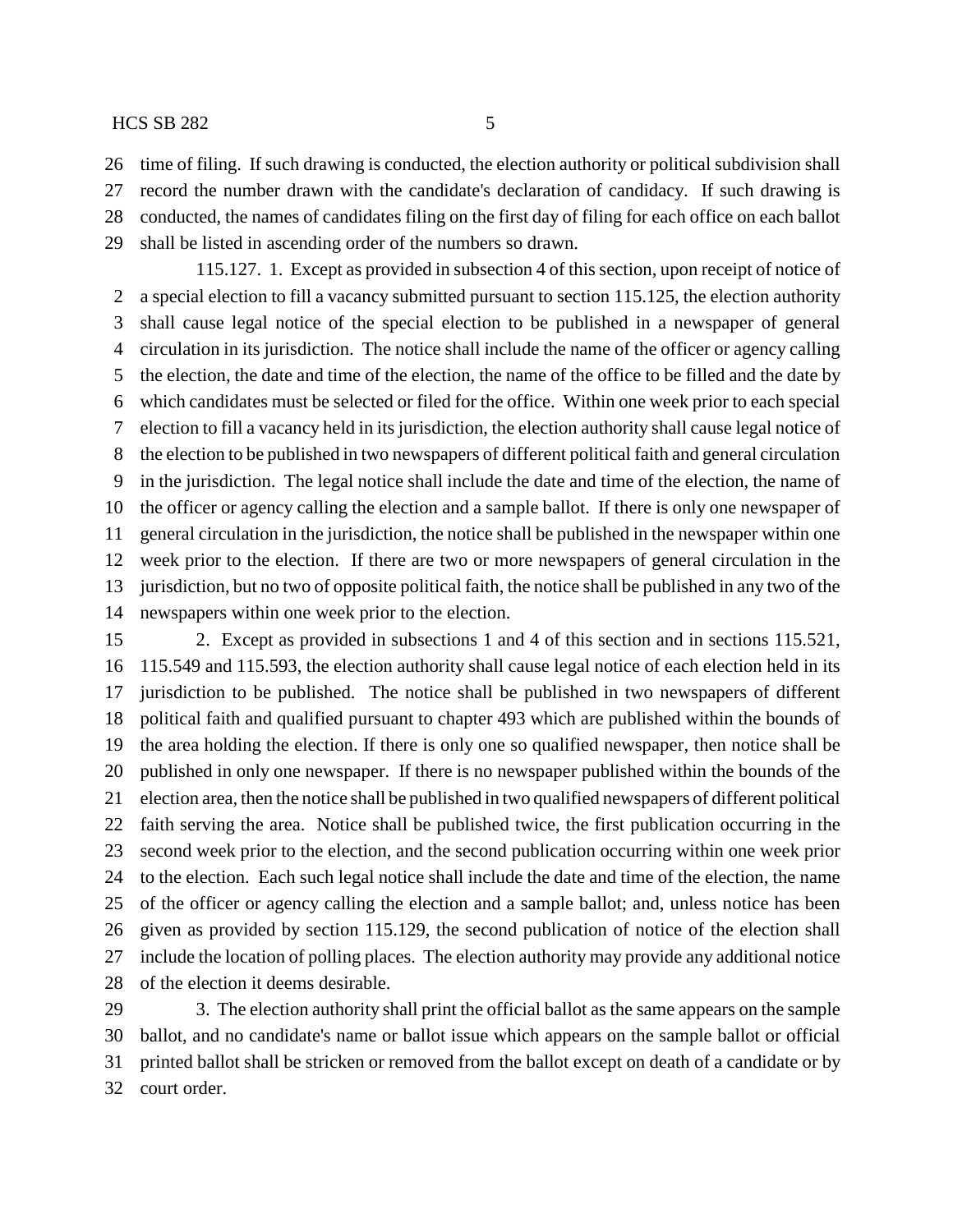4. In lieu of causing legal notice to be published in accordance with any of the provisions of this chapter, the election authority in jurisdictions which have less than seven hundred fifty registered voters and in which no newspaper qualified pursuant to chapter 493 is published, may cause legal notice to be mailed during the second week prior to the election, by first class mail, to each registered voter at the voter's voting address. All such legal notices shall include the date and time of the election, the location of the polling place, the name of the officer or agency calling the election and a sample ballot.

 5. **(1) Except for filing for office filled by election on the general municipal election day as provided in subdivision (2) of this subsection,** if the opening date for filing a declaration of candidacy for any office in a political subdivision or special district is not required by law or charter, the opening filing date shall be 8:00 a.m., the sixteenth Tuesday prior to the election, except that for any home rule city with more than four hundred thousand inhabitants and located in more than one county and any political subdivision or special district located in such city, the opening filing date shall be 8:00 a.m., the fifteenth Tuesday prior to the election. **Except for filing for office filled by election on the general municipal election day as provided in subdivision (2) of this subsection,** if the closing date for filing a declaration of candidacy for any office in a political subdivision or special district is not required by law or charter, the closing filing date shall be 5:00 p.m., the eleventh Tuesday prior to the election. The political subdivision or special district calling an election shall, before the sixteenth Tuesday, or the fifteenth Tuesday for any home rule city with more than four hundred thousand inhabitants and located in more than one county or any political subdivision or special district located in such city, prior to any election at which offices are to be filled, notify the general public of the opening filing date, the office or offices to be filled, the proper place for filing and the closing filing date of the election. Such notification may be accomplished by legal notice published in at least one newspaper of general circulation in the political subdivision or special district.

 **(2) The opening filing date for any office filled by election on the general municipal election day as established under section 115.121 shall be the first Tuesday in December of the immediately preceding year, and the closing filing date shall be the first Tuesday after the first Monday in January of the year in which the election is held. This subdivision shall not apply to any election in a political subdivision or special district in any county with a charter form of government except that this subdivision shall apply in any county with a charter form of government and with more than one hundred ninety-eight thousand but fewer than one hundred ninety-nine thousand two hundred inhabitants.**

 6. Except as provided for in sections 115.247 and 115.359, if there is no additional cost for the printing or reprinting of ballots or if the candidate agrees to pay any printing or reprinting costs, a candidate who has filed for an office or who has been duly nominated for an office may,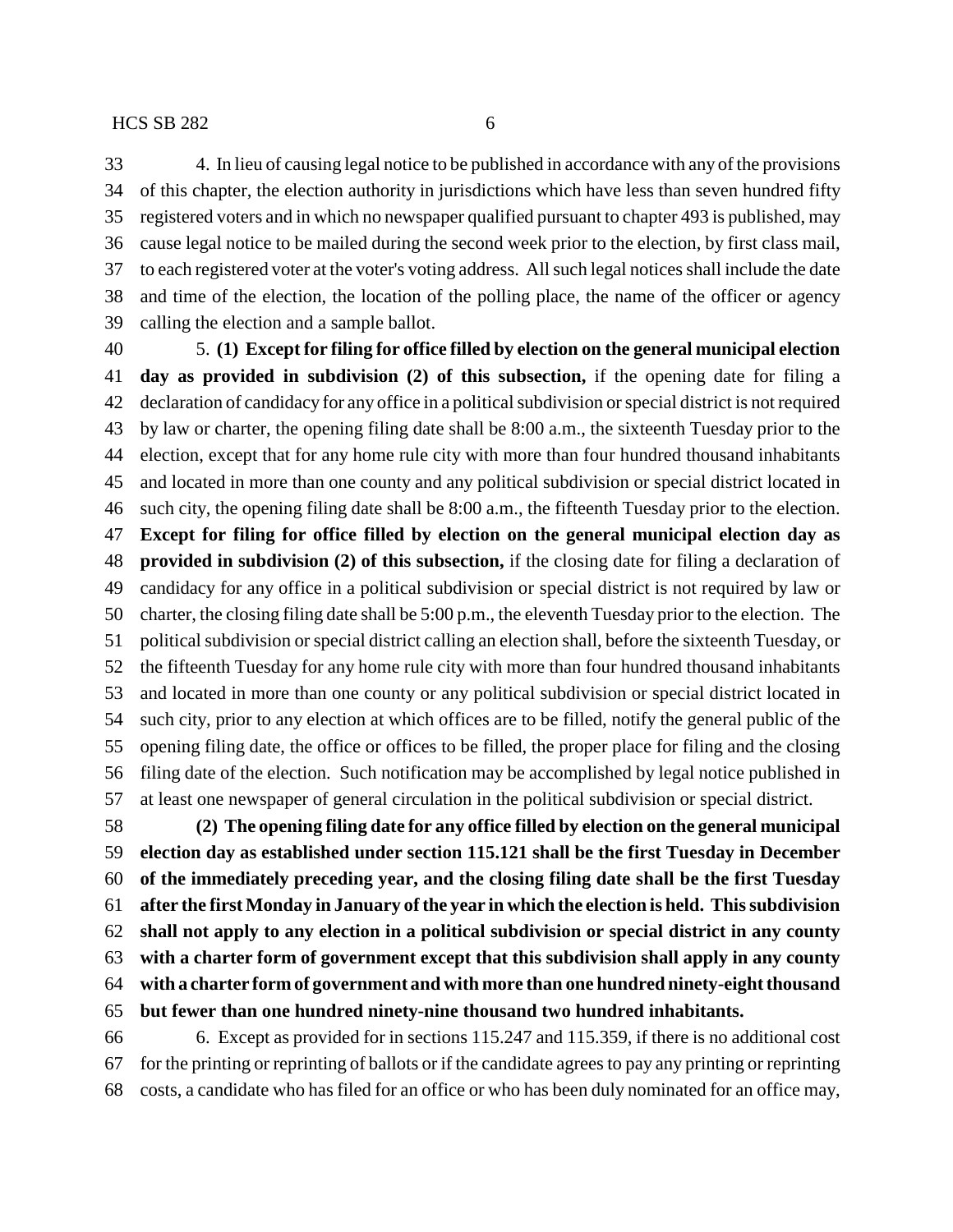at any time after the certification required in section 115.125 but no later than 5:00 p.m. on the

- sixth Tuesday before the election, withdraw as a candidate pursuant to a court order, which,
- except for good cause shown by the election authority in opposition thereto, shall be freely given upon application by the candidate to the circuit court of the area of such candidate's residence.

**115.230. Notwithstanding any other provision of law to the contrary, any election authority may use an electronic voter identification system or an electronic signature pad to verify a voter's address, registration status, and signature information at any polling place. Any such system or pad shall be able to read identifying information from an official Missouri driver's license or nondriver's license issued by the department of revenue, and shall be capable of allowing an election authority to manually enter the voter's information from a valid form of personal identification containing the voter's signature.**

115.293. **[**1.**]** All proper votes on each absentee ballot received by an election authority at or before the time fixed by law for the closing of the polls on election day shall be counted. No votes on any absentee ballot received by an election authority after the time fixed by law for the closing of the polls on election day shall be counted.

 **[**2. If sufficient evidence is shown to an election authority that any absentee voter has died prior to the opening of the polls on election day, the ballot of the deceased voter shall be rejected. Any ballot so rejected, still sealed in its ballot envelope, shall be sealed with the application and any other papers connected therewith in an envelope marked "Rejected ballot of .............................., an absentee voter of ........................ voting district". The reason for rejection shall be noted on the envelope, which shall be kept by the election authority with the other ballots from the election until the ballots are destroyed according to law.**]**

115.315. 1. Sections 115.315 to 115.327 shall be known and may be cited as the "Fair Ballot Access Act".

 2. Any group of persons desiring to form a new political party throughout the state, or for any congressional district, state senate district, state representative district or circuit judge district, shall file a petition with the secretary of state. Any group of persons desiring to form a new party for any county shall file a petition with the election authority of the county.

 3. Each page or a sheet attached to each page of each petition for the formation of a new political party shall:

 (1) Declare concisely the intention to form a new political party in the state, district or county;

(2) State in not more than five words the name of the proposed party;

 (3) **[**If presidential electors are to be nominated by petition, at least one qualified resident of each congressional district shall be named as a nominee for presidential elector. The number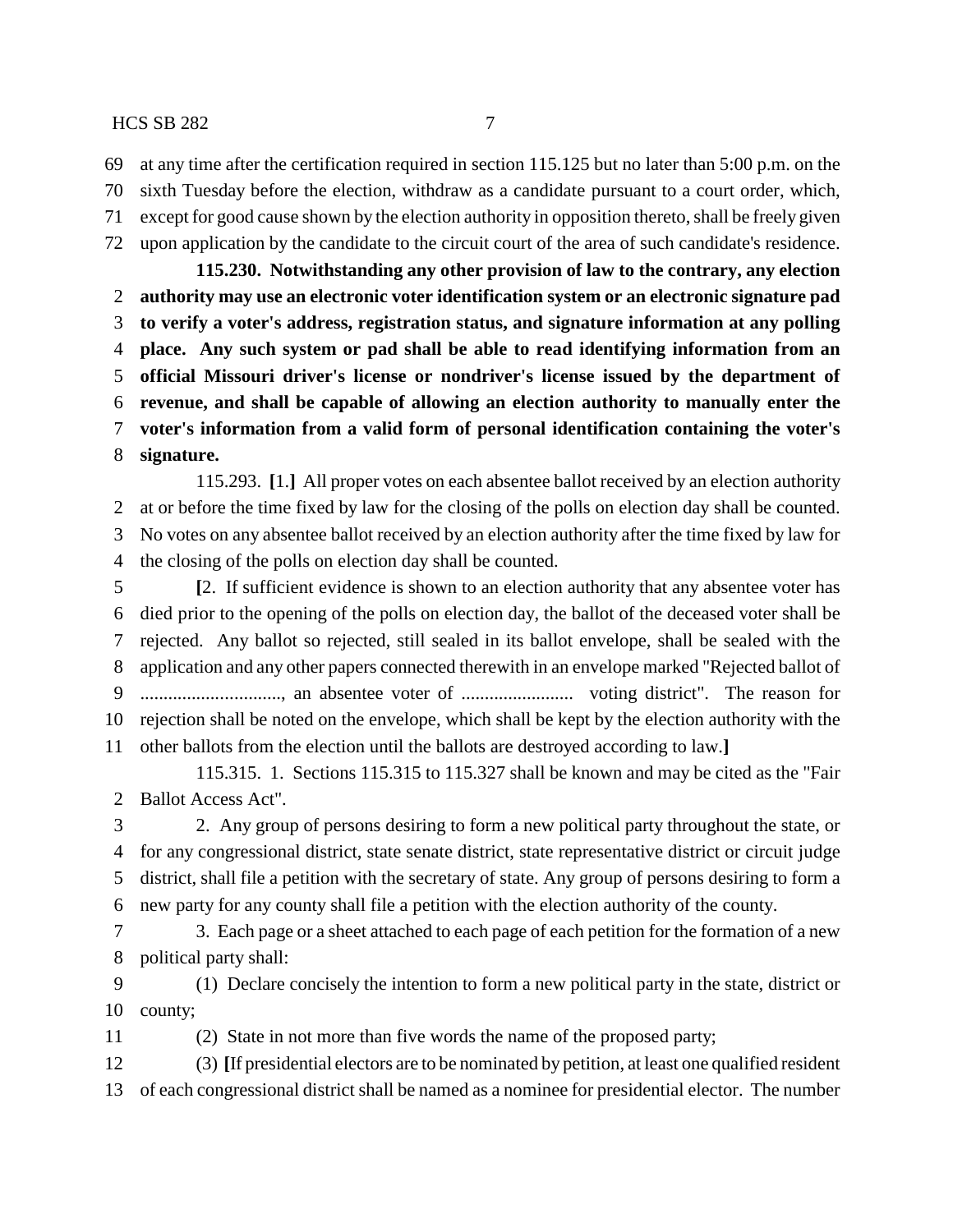of candidates to be nominated shall equal the number of electors to which the state is entitled, and the name of their candidate for president and the name of their candidate for vice president shall be printed on each page or a sheet attached to each page of the petition. The names of the candidates for president and vice president may be added to the party name, but the names of the candidates for president and vice president shall not be printed on the official ballot without the written consent of such persons. Their written consent shall accompany and be deemed part of

the petition;

 (4)**]** Give a complete list of the names and addresses, including the street and number, of the chairman and treasurer of the party.

 4. When submitted for filing, each petition shall contain the names and addresses of two people, not candidates, to serve as provisional chairman and treasurer for the party in the event the party becomes a new political party.

 5. If the new party is to be formed for the entire state, which shall include being formed for all districts and counties in which the party has nominations so listed on its certified list of candidates required pursuant to section 115.327, then this statewide petition shall be signed by at least ten thousand registered voters of the state obtained at large.

 6. If the new party is to be formed for any district or county, but not by the statewide method set out in subsection 5 of this section, then the petition shall be signed by the number of registered voters in the district or county which is equal to at least two percent of the total number of voters who voted at the last election for candidates for the office being sought or is equal to ten thousand voters, whichever is less.

115.327. When submitted for filing, each petition for the nomination of an independent candidate or for the formation of a new political party shall be accompanied by a declaration of candidacy for each candidate to be nominated by the petition or by the party, respectively. The party's duly authorized chairman and treasurer shall also submit a certified complete list of the names and addresses of all their candidates and the office for which each seeks. The party shall nominate its candidates in the manner prescribed in the party's bylaws. **If presidential electors are to be nominated, at least one qualified resident of each congressional district shall be named as a nominee for presidential elector. The number of candidates to be nominated shall equal the number of electors to which the state is entitled.** Each declaration of candidacy for the office of presidential elector shall be in the form provided in section 115.399. Each declaration of candidacy for an office other than presidential elector shall state the candidate's full name, residence address, office for which he proposes to be a candidate, the party, if any, upon whose ticket he is to be a candidate and that if nominated and elected he will qualify. Each such declaration shall be in substantially the following form: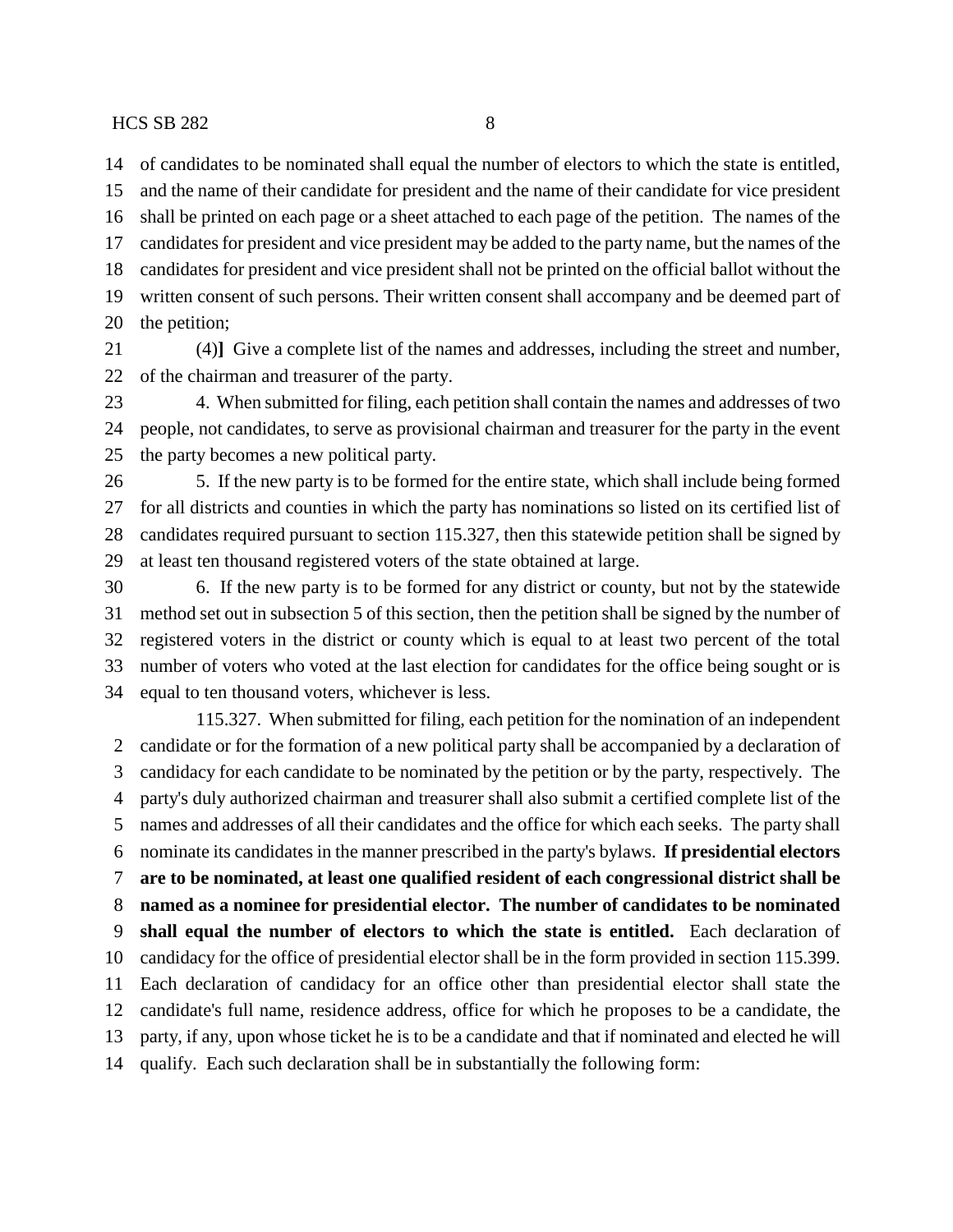| 16 |                                                                                                        |                                                                                          |  |
|----|--------------------------------------------------------------------------------------------------------|------------------------------------------------------------------------------------------|--|
| 17 |                                                                                                        |                                                                                          |  |
| 18 |                                                                                                        |                                                                                          |  |
| 19 |                                                                                                        |                                                                                          |  |
| 20 | 20, and I further declare that if nominated and elected I will qualify.                                |                                                                                          |  |
| 21 |                                                                                                        |                                                                                          |  |
| 22 |                                                                                                        | Subscribed and sworn to                                                                  |  |
| 23 | Signature of candidate                                                                                 | before me this                                                                           |  |
| 24 |                                                                                                        | day of , 20                                                                              |  |
| 25 |                                                                                                        |                                                                                          |  |
| 26 |                                                                                                        |                                                                                          |  |
| 27 | Residence address                                                                                      | Signature of election                                                                    |  |
| 28 |                                                                                                        | official or officer                                                                      |  |
| 29 |                                                                                                        | authorized to administer oaths                                                           |  |
| 30 |                                                                                                        |                                                                                          |  |
| 31 | Each such declaration shall be subscribed and sworn to by the candidate before the election            |                                                                                          |  |
| 32 | official accepting the candidate's petition, a notary public or other officer authorized by law to     |                                                                                          |  |
| 33 | administer oaths.                                                                                      |                                                                                          |  |
|    |                                                                                                        | 115.342. 1. Any person who files as a candidate for election to a public office shall be |  |
| 2  | disqualified from participation in the election for which the candidate has filed if such person       |                                                                                          |  |
| 3  | is delinquent in the payment of any state income taxes, personal property taxes, real property         |                                                                                          |  |
| 4  | taxes on the place of residence, as stated on the declaration of candidacy, or if the person is a past |                                                                                          |  |
| 5  | or present corporate officer of any fee office that owes any taxes to the state.                       |                                                                                          |  |
| 6  | 2. Each potential candidate for election to a public office shall file an affidavit with the           |                                                                                          |  |
| 7  | department of revenue and include a copy of the affidavit with the declaration of candidacy            |                                                                                          |  |
| 8  | required under section 115.349. Such affidavit shall be in substantially the following form:           |                                                                                          |  |
| 9  | "AFFIRMATION OF TAX PAYMENTS AND BONDING REQUIREMENTS:                                                 |                                                                                          |  |
| 10 | I hereby declare under penalties of perjury that I am not currently aware of any                       |                                                                                          |  |
| 11 | delinquency in the filing or payment of any state income taxes, personal property taxes, real          |                                                                                          |  |
| 12 | property taxes on the place of residence, as stated on the declaration of candidacy, or that I am      |                                                                                          |  |
| 13 | a past or present corporate officer of any fee office that owes any taxes to the state, other than     |                                                                                          |  |
| 14 | those taxes which may be in dispute. I declare under penalties of perjury that I am not                |                                                                                          |  |
| 15 | aware of any information that would prohibit me from fulfilling any bonding requirements               |                                                                                          |  |
| 16 | for the office for which I am filing.                                                                  |                                                                                          |  |
|    |                                                                                                        |                                                                                          |  |

.............................. Candidate's Signature .............................. Printed Name of Candidate."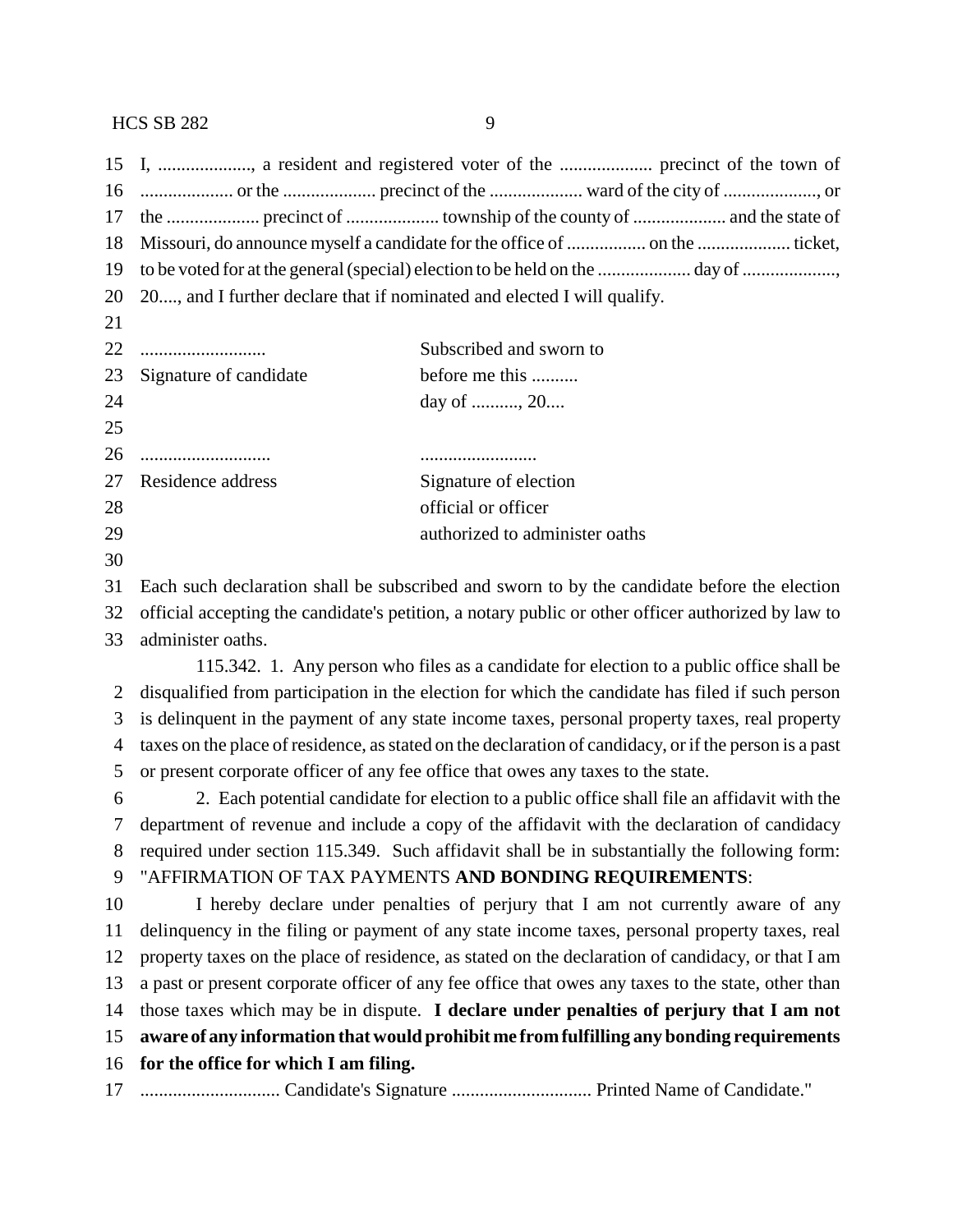3. Upon receipt of a complaint alleging a delinquency of the candidate in the filing or payment of any state income taxes, personal property taxes, real property taxes on the place of residence, as stated on the declaration of candidacy, or if the person is a past or present corporate officer of any fee office that owes any taxes to the state, the department of revenue shall investigate such potential candidate to verify the claim contained in the complaint. If the department of revenue finds a positive affirmation to be false, the department shall contact the secretary of state, or the election official who accepted such candidate's declaration of candidacy, and the potential candidate. The department shall notify the candidate of the outstanding tax owed and give the candidate thirty days to remit any such outstanding taxes owed which are not the subject of dispute between the department and the candidate. If the candidate fails to remit such amounts in full within thirty days, the candidate shall be disqualified from participating in the current election and barred from refiling for an entire election cycle even if the individual pays all of the outstanding taxes that were the subject of the complaint.

 **4. Any person who files as a candidate for election to a public office having a bond requirement shall file with the department of revenue a signed affidavit from a surety company authorized to do business in this state, indicating that the candidate meets the bond requirements set by statute or by the county commission for the office for which the candidate is filing. The candidate shall include a copy of the surety company affidavit with the declaration of candidacy required in this chapter.**

115.399. 1. Not later than the twelfth Tuesday prior to each presidential election, or notwithstanding any prior laws to the contrary, in the year 1996 and thereafter, within seven working days after choosing its nominees for president and vice president of the United States, whichever is later, the state committee of each established political party shall certify in writing to the secretary of state the names of its nominees for president and vice president of the United States. **Such certification shall provide verifiable evidence of identity and of proof of status as a natural born citizen of the United States for each nominee and the origins of such evidence. Such evidence shall be in the form of the most complete record of birth available by the controlling legal authority at the time of the nominee's birth, and shall be kept and maintained by the secretary of state, and shall be deemed a public record under chapter 610. The burden of proof for such evidence shall lie solely upon each nominee. As used in this subsection, "natural born citizen" means having been declared a national and citizen of the United States at birth under 8 U.S.C. Sections 1401 to 1409, as amended, or having been declared a national and citizen of the United States under federal law as it existed at the time of the nominee's birth.**

 2. Not later than the third Tuesday prior to each presidential election, the state committee of each established political party shall certify in writing to the secretary of state the names of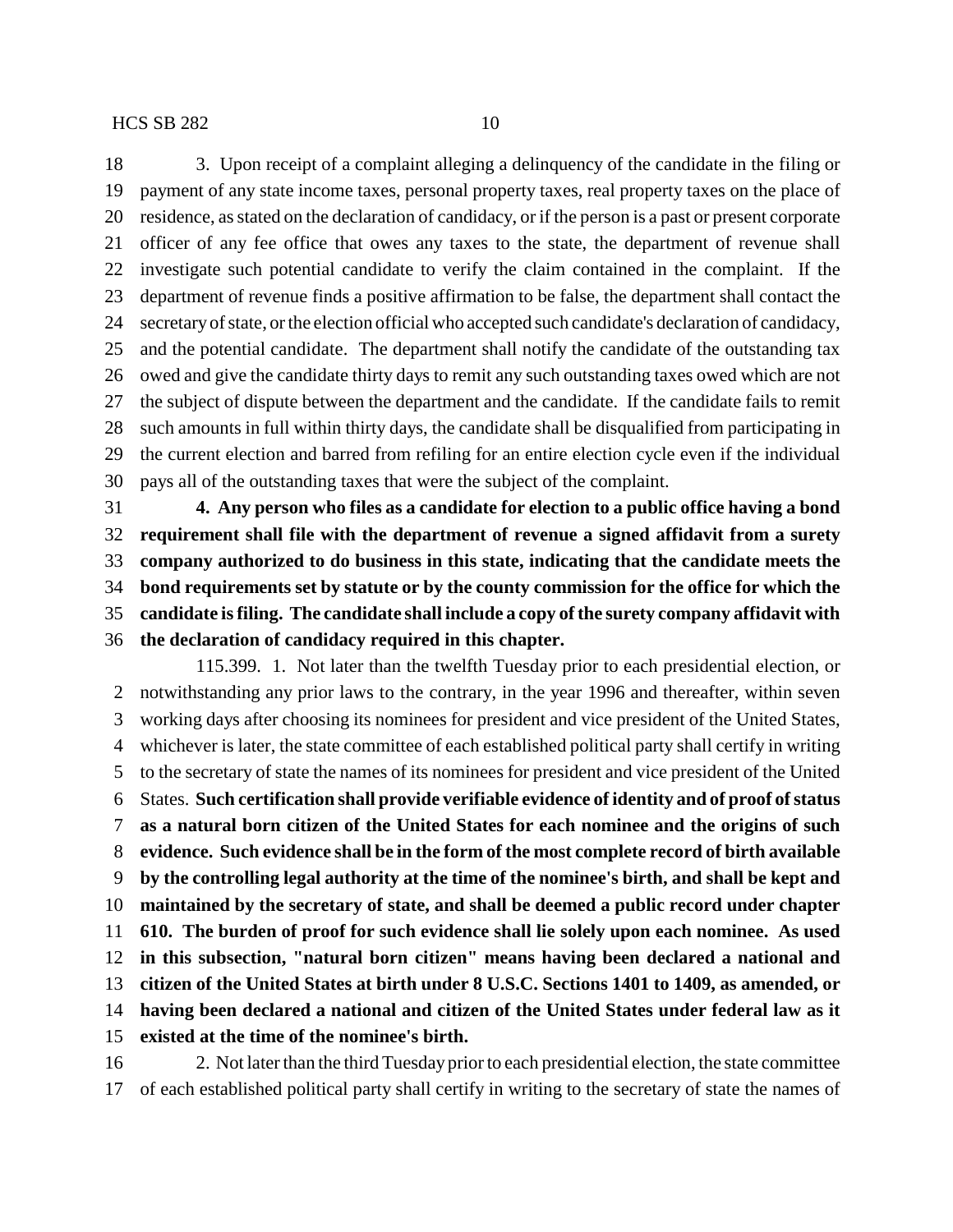its nominees for presidential elector. At least one qualified resident of each congressional district

- shall be named as a nominee for presidential elector by each state committee, and the number of nominees for presidential elector named by each state committee shall equal the number to
- which the state is entitled.

22 3. When submitted for filing, each certification made by a state committee pursuant to the provisions of subsection 2 of this section shall be accompanied by a declaration of candidacy for each candidate for presidential elector. Each declaration of candidacy shall state the candidate's full name, residence address, office for which such person proposes to be a candidate and that if elected the person will qualify. Each such declaration shall be in substantially the following form:

 I, . . . . . . . , a resident of the . . . . . . . congressional district and the state of Missouri do announce myself a candidate for the office of presidential elector from the . . . congressio-nal district (state at large) on the . . . . ticket, to be voted for at the presidential election to be held on the . . . . day of . . . , 20. ., and I further declare that if nominated and elected to such office I will qualify.

|    | $35$                      | Subscribed and sworn to        |
|----|---------------------------|--------------------------------|
|    | 36 Signature of candidate | before me this                 |
| 37 |                           |                                |
| 38 | .                         |                                |
|    | 39 Residence address      | Signature of election official |
| 40 |                           | or officer authorized to       |
| 41 |                           | administer oaths               |
|    |                           |                                |

 Each such declaration shall be subscribed and sworn to by the candidate before the election official receiving the certification, a notary public or other officer authorized by law to administer oaths.

 **4. Failure to provide the certification required under this section shall render any candidate ineligible to file a declaration of intent to be a write-in candidate for election to the office of president or vice president of the United States.**

115.601. 1. Any contestant in a primary or other election contest who was defeated by less than **one-half of** one percent of the votes cast for the office and any contestant who received the second highest number of votes cast for that office if two or more are to be elected and who was defeated by less than one percent of the votes cast, or any person whose position on a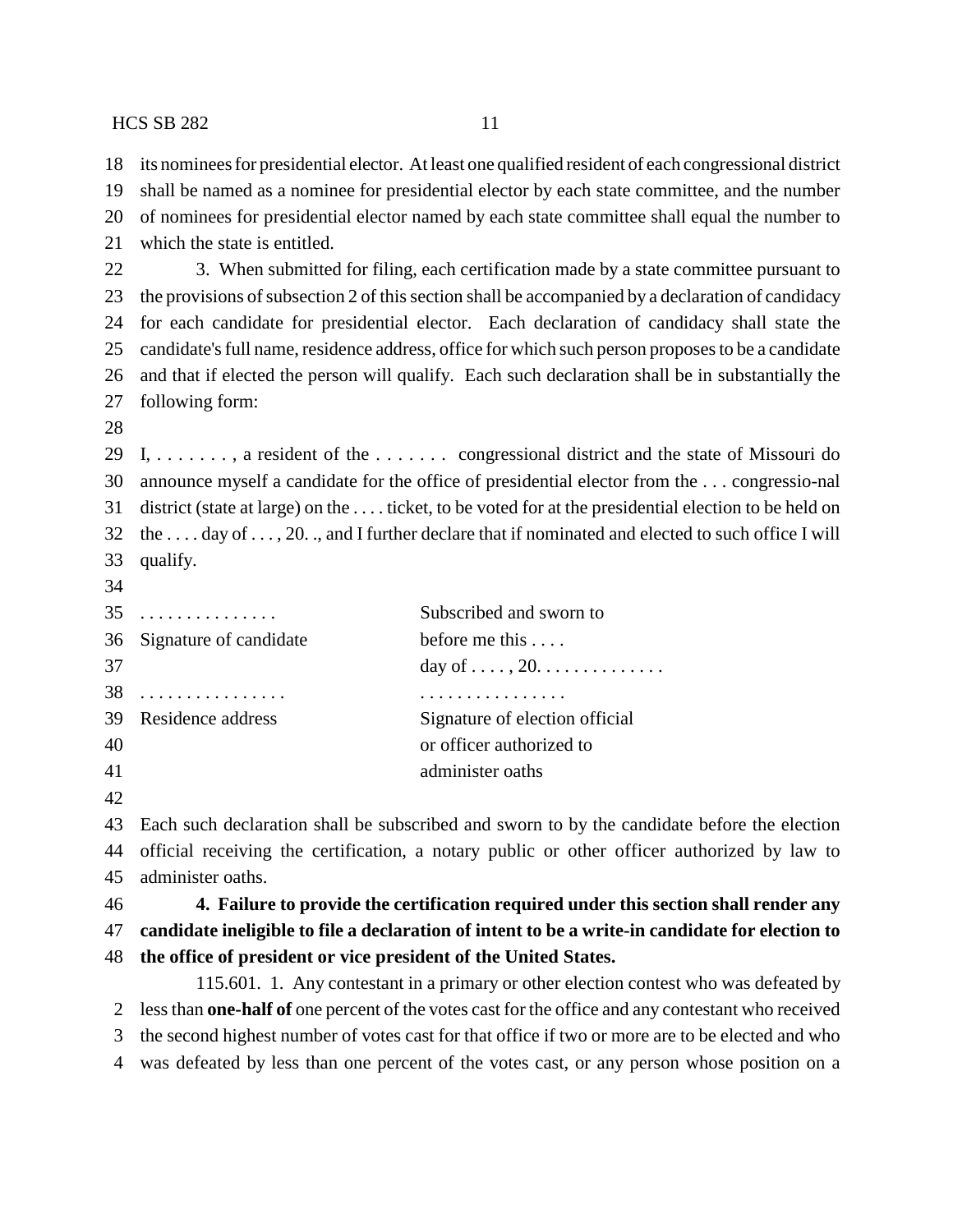question was defeated by less than **one-half of** one percent of the votes cast on the question, shall have the right to a recount of the votes cast for the office or on the question.

 2. In cases where the candidate filed or the ballot question was originally filed with an election authority as defined in section 115.015, such recount shall be requested in accordance with the provisions of section 115.531 or 115.577 and conducted under the direction of the court or the commissioner representing the court trying the contest according to the provisions of this subchapter.

 3. In cases where the candidate filed or the ballot question was originally filed with the secretary of state, the defeated candidate or the person whose position on a question was defeated by less than **one-half of** one percent of the votes cast on the question shall be allowed a recount pursuant to this section by filing with the secretary of state a request for a recount stating that the person or the person's position on a question was defeated by less than **one-half of** one percent of the votes cast. Such request shall be filed not later than seven days after certification of the election. The secretary of state shall notify all concerned parties of the filing of the request for a recount. The secretary of state shall authorize the election authorities to conduct a recount pursuant to this section if the requesting party or his position on a question was defeated by less than **one-half of** one percent of the votes cast. The secretary of state shall conduct and certify the results of the recount as the official results in the election within twenty days of receipt of the aforementioned notice of recount.

24 4. Whenever a recount is requested pursuant to subsection 3 of this section, the secretary of state shall determine the number of persons necessary to assist with the recount and shall appoint such persons equally from lists submitted by the contestant and the opponent who received more votes or a person whose position on a question received more votes than the contestant's position on that question. Each person appointed pursuant to this section shall be a disinterested person and a registered voter of the area in which the contested election was held. Each person so appointed shall take the oath prescribed for and receive the same pay as an election judge in the jurisdiction where the person is registered. After being sworn not to disclose any facts uncovered by the recount, except those which are contained in the report, the contestant and the opponent who received more votes or a person whose position on a question received more votes than the contestant's position on that question shall be permitted to be present in person or represented by an attorney at the recount and to observe the recount. Each recount shall be completed under the supervision of the secretary of state with the assistance of the election authorities involved, and the persons appointed to assist with the recount shall perform such duties as the secretary of state directs. Upon completion of any duties prescribed by the secretary of state the persons appointed to assist with the recount shall make a written and signed report of their findings. The findings of the persons appointed to assist with the recount shall be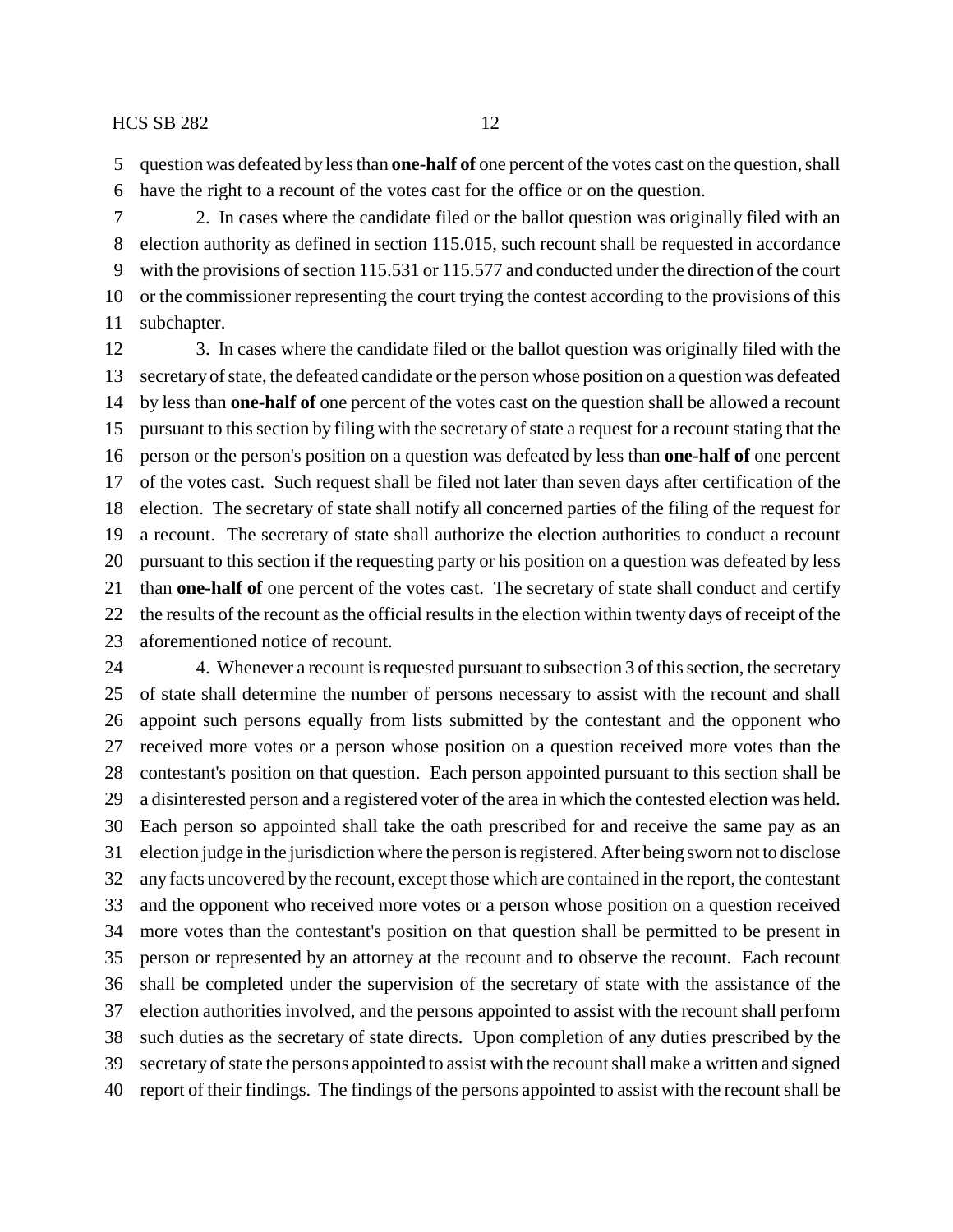prima facie evidence of the facts stated therein, but any person present at the examination of the

 votes may be a witness to contradict the findings. No one other than the secretary of state, the election authorities involved, the contestant and the other witnesses described in this subsection,

their attorneys, and those specifically appointed by the secretary of state to assist with the recount

shall be present during any recount conducted pursuant to this section.

 5. For purposes of this section, "recount" means one additional counting of all votes counted for the office or on the question with respect to which the recount is requested.

115.637. The following offenses, and any others specifically so described by law, shall be class four election offenses and are deemed misdemeanors not connected with the exercise of the right of suffrage. Conviction for any of these offenses shall be punished by imprisonment of not more than one year or by a fine of not more than two thousand five hundred dollars or by both such imprisonment and fine:

 (1) Stealing or willfully concealing, defacing, mutilating, or destroying any sample ballots that may be furnished by an organization or individual at or near any voting place on election day, except that this subdivision shall not be construed so as to interfere with the right of an individual voter to erase or cause to be erased on a sample ballot the name of any candidate and substituting the name of the person for whom he intends to vote; or to dispose of the received sample ballot;

 (2) Printing, circulating, or causing to be printed or circulated, any false and fraudulent sample ballots which appear on their face to be designed as a fraud upon voters;

 (3) Purposefully giving a printed or written sample ballot to any qualified voter which is intended to mislead the voter;

 (4) On the part of any candidate for election to any office of honor, trust, or profit, offering or promising to discharge the duties of such office for a less sum than the salary, fees, or emoluments as fixed by law or promising to pay back or donate to any public or private interest any portion of such salary, fees, or emolument as an inducement to voters;

 (5) On the part of any canvasser appointed to canvass any registration list, willfully failing to appear, refusing to continue, or abandoning such canvass or willfully neglecting to perform his duties in making such canvass or willfully neglecting any duties lawfully assigned to him;

 (6) On the part of any employer, making, enforcing, or attempting to enforce any order, rule, or regulation or adopting any other device or method to prevent an employee from engaging in political activities, accepting candidacy for nomination to, election to, or the holding of, political office, holding a position as a member of a political committee, soliciting or receiving funds for political purpose, acting as chairman or participating in a political convention,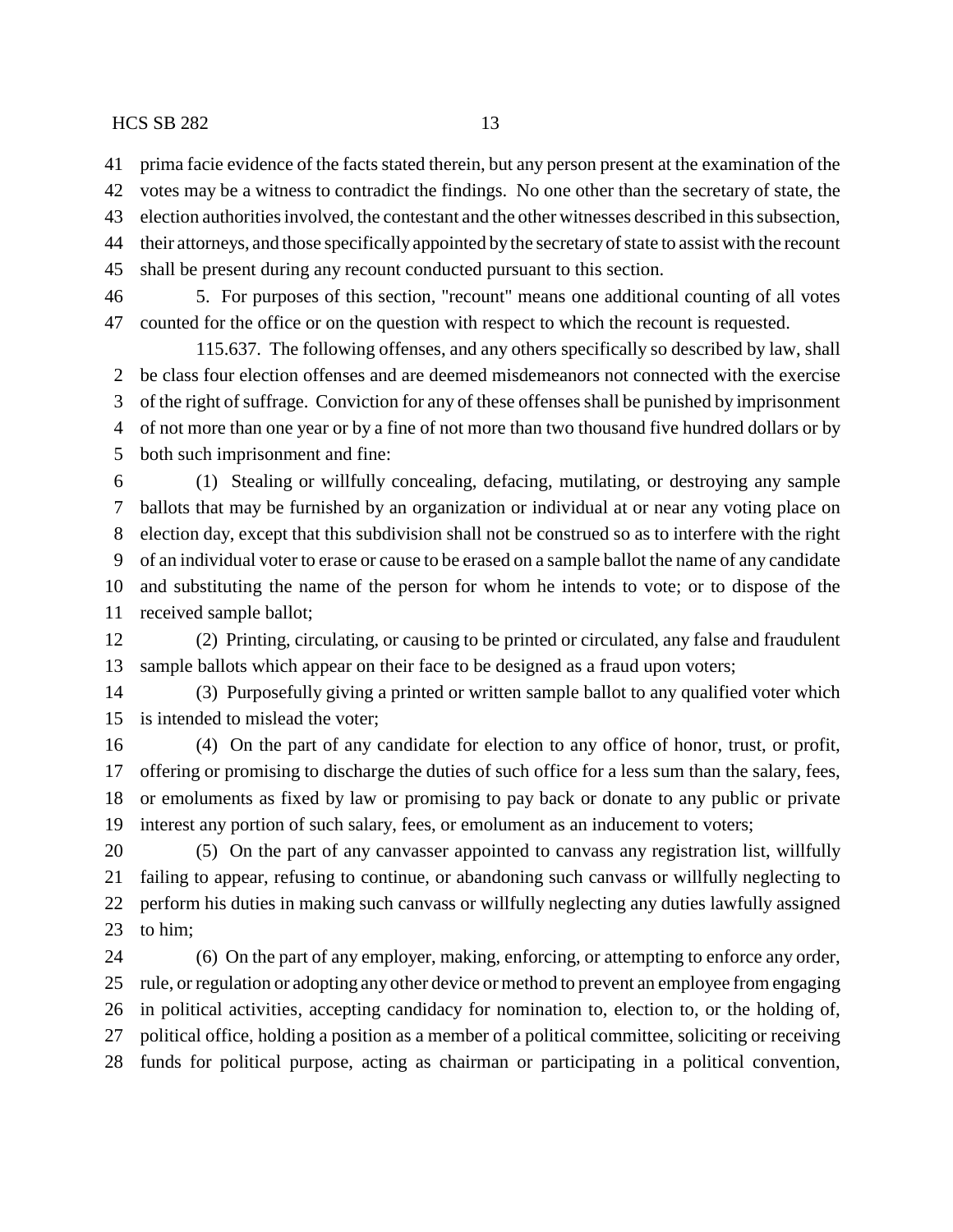assuming the conduct of any political campaign, signing, or subscribing his name to any initiative, referendum, or recall petition, or any other petition circulated pursuant to law;

 (7) On the part of any person authorized or employed to print official ballots, or any person employed in printing ballots, giving, delivering, or knowingly permitting to be taken any ballot to or by any person other than the official under whose direction the ballots are being printed, any ballot in any form other than that prescribed by law, or with unauthorized names, with names misspelled, or with the names of candidates arranged in any way other than that authorized by law;

 (8) On the part of any election authority or official charged by law with the duty of distributing the printed ballots, or any person acting on his behalf, knowingly distributing or causing to be distributed any ballot in any manner other than that prescribed by law;

 (9) Any person having in his possession any official ballot, except in the performance of his duty as an election authority or official, or in the act of exercising his individual voting privilege;

(10) Willfully mutilating, defacing, or altering any ballot before it is delivered to a voter;

 (11) On the part of any election judge, willfully absenting himself from the polls on election day without good cause or willfully detaining any election material or equipment and not causing it to be produced at the voting place at the opening of the polls or within fifteen minutes thereafter;

 (12) On the part of any election authority or official, willfully neglecting, refusing, or omitting to perform any duty required of him by law with respect to holding and conducting an election, receiving and counting out the ballots, or making proper returns;

 (13) On the part of any election judge, or party watcher or challenger, furnishing any information tending in any way to show the state of the count to any other person prior to the closing of the polls;

 (14) On the part of any voter, except as otherwise provided by law, allowing his ballot to be seen by any person with the intent of letting it be known how he is about to vote or has voted, or knowingly making a false statement as to his inability to mark his ballot;

 (15) On the part of any election judge, disclosing to any person the name of any candidate for whom a voter has voted;

(16) Interfering, or attempting to interfere, with any voter inside a polling place;

 (17) On the part of any person at any registration site, polling place, counting location or verification location, causing any breach of the peace or engaging in disorderly conduct, violence, or threats of violence whereby such registration, election, count or verification is impeded or interfered with;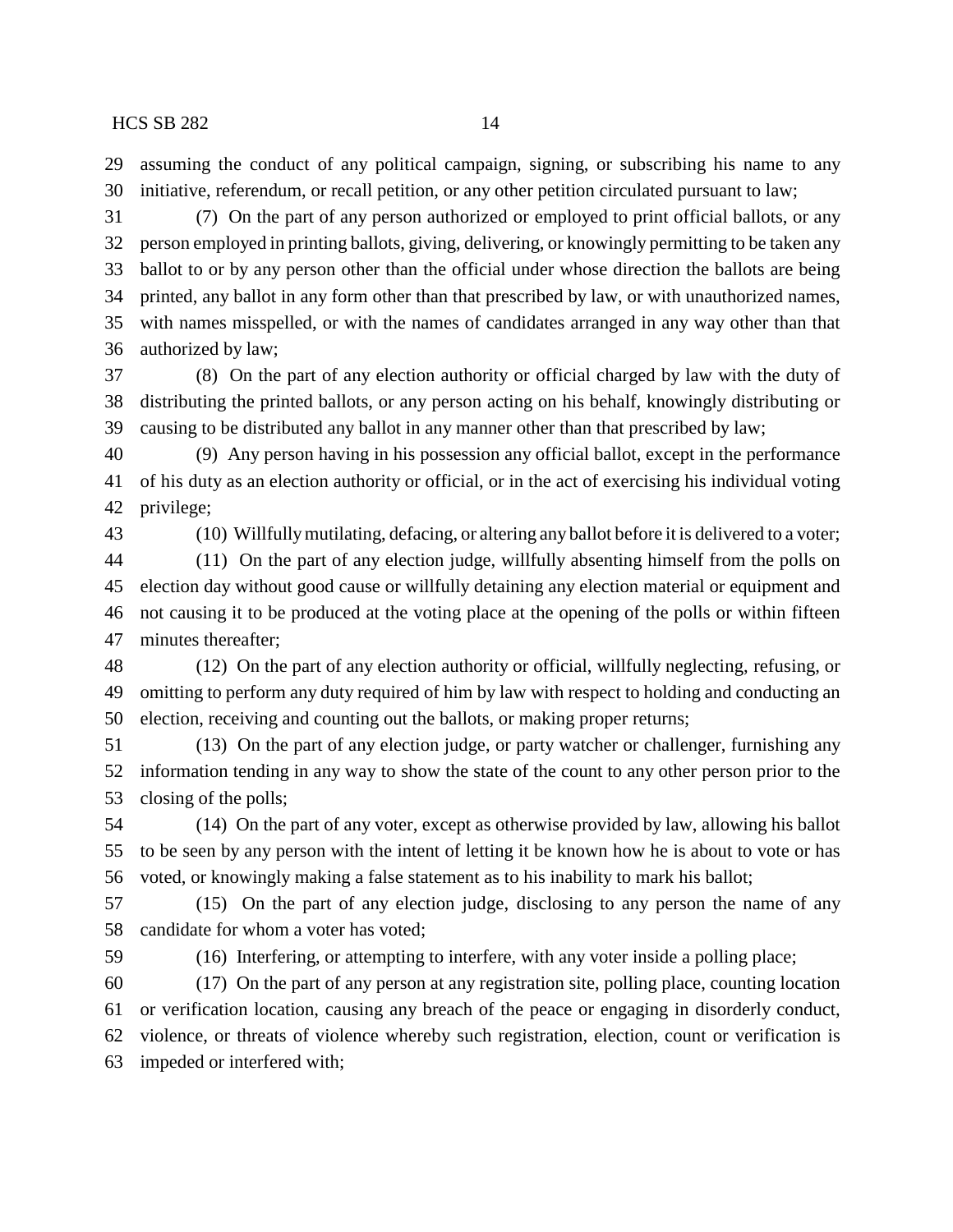(18) Exit polling, surveying, sampling, electioneering, distributing election literature, posting signs or placing vehicles bearing signs with respect to any candidate or question to be voted on at an election on election day inside the building in which a polling place is located or within twenty-five feet of the building's outer door closest to the polling place, or, on the part of any person, refusing to remove or permit removal from property owned or controlled by him, any such election sign or literature located within such distance on such day after request for removal by any person;

 (19) Stealing or willfully defacing, mutilating, or destroying any campaign yard sign on private property, except that this subdivision shall not be construed to interfere with the right of any private property owner to take any action with regard to campaign yard signs on the owner's property and this subdivision shall not be construed to interfere with the right of any candidate, or the candidate's designee, to remove the candidate's campaign yard sign from the owner's private property after the election day**;**

 **(20) On the part of any person discouraging, hampering, pressuring, or attempting to prevent another person from filing for public office for the purpose of eliminating the requirement to hold a special election because the number of candidates filing is the same as the number of positions to be filled under section 115.124**.

115.761. 1. The official list of presidential candidates for each established political party shall include the names of all constitutionally qualified candidates for whom, on or after 8:00 a.m. on the fifteenth Tuesday prior to the presidential primary, and on or before 5:00 p.m., on the eleventh Tuesday prior to the presidential primary, a written request to be included on the presidential primary ballot is filed with the secretary of state **[**along with**] . Such written request shall provide verifiable evidence of identity and of proof of status as a natural born citizen of the United States for each candidate and the origins of such evidence. Such evidence shall be in the form of the most complete record of birth available by the controlling legal authority at the time of the candidate's birth, and shall be kept and maintained by the secretary of state, and shall be deemed a public record under chapter 610. The burden of proof for such evidence shall lie solely upon each candidate. As used in this subsection, "natural born citizen" means having been declared a national and citizen of the United States at birth under 8 U.S.C. Sections 1401 to 1409, as amended, or having been declared a national and citizen of the United States under federal law as it existed at the time of the nominee's birth. Each written request shall also include**: (1) Receipt of payment to the state committee of the established political party on whose

ballot the candidate wishes to appear of a filing fee of one thousand dollars; or

 (2) A written statement, sworn to before an officer authorized by law to administer oaths, that the candidate is unable to pay the filing fee and does not have funds in a campaign fund or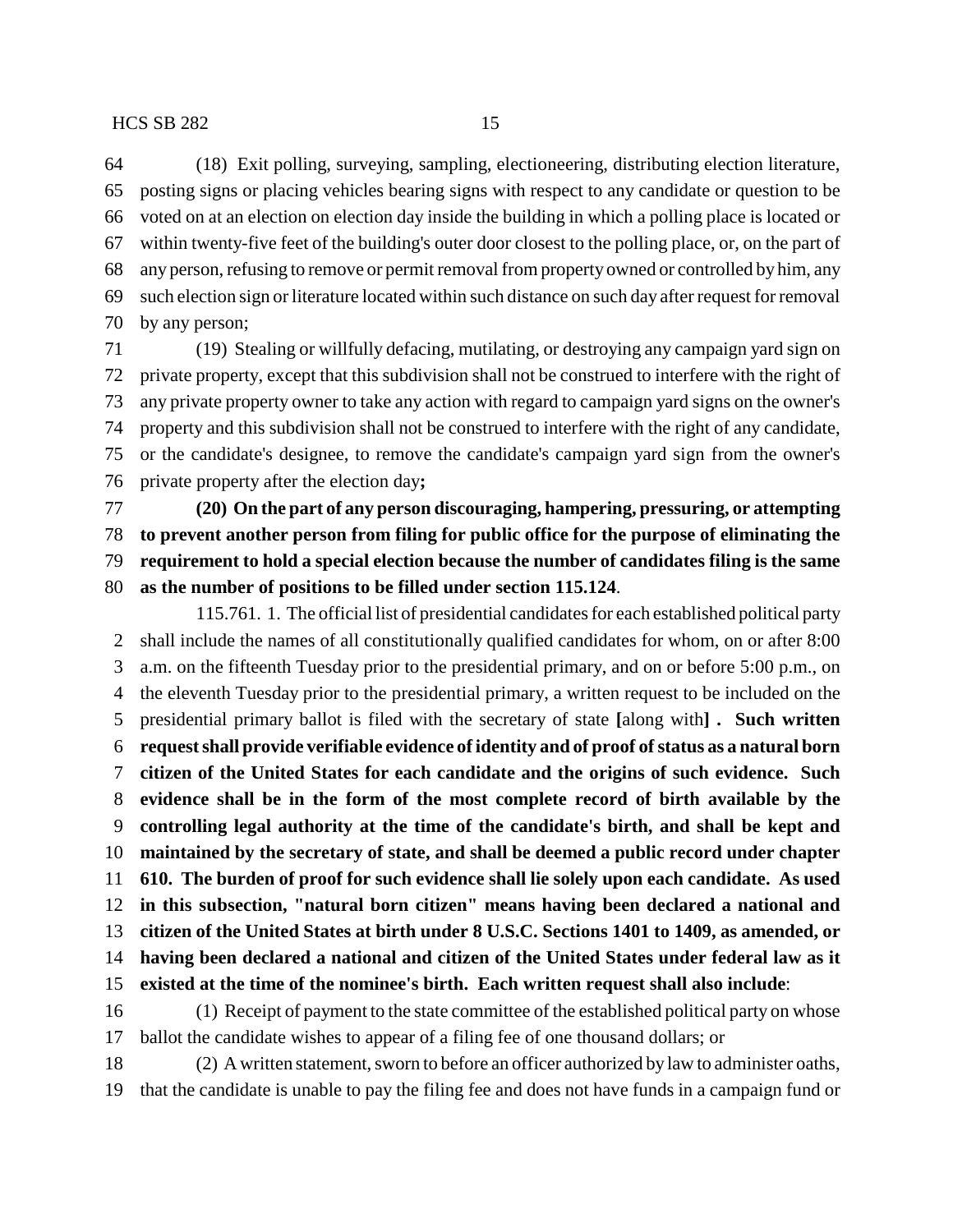committee to pay the filing fee and a petition signed by not less than five thousand registered

Missouri voters, as determined by the secretary of state, that the candidate's name be placed on

the ballot of the specified established political party for the presidential preference primary. The

 request to be included on the presidential primary ballot shall include each signer's printed name, registered address and signature and shall be in substantially the following form:

 I (We) the undersigned, do hereby request that the name of ............................... be placed upon the February .........., ......., presidential primary ballot as candidate for nomination as the nominee for President of the United States on the .................... party ticket.

 2. The state or national party organization of an established political party that adopts rules imposing signature requirements to be met before a candidate can be listed as an official candidate shall notify the secretary of state by October first of the year preceding the presidential primary.

 3. Any candidate or such candidate's authorized representative may have such candidate's name stricken from the presidential primary ballot by filing with the secretary of state on or before 5:00 p.m. on the eleventh Tuesday prior to the presidential primary election a written statement, sworn to before an officer authorized by law to administer oaths, requesting that such candidate's name not be printed on the official primary ballot. Thereafter, the secretary of state shall not include the name of that candidate in the official list announced pursuant to section 115.758 or in the certified list of candidates transmitted pursuant to section 115.765.

 4. The filing times set out in this section shall only apply to presidential preference primaries, and are in lieu of those established in section 115.349.

**190.056. 1. Each member of an ambulance district board of directors shall be subject to recall from office by the registered voters of the election district from which the member was elected. Proceedings may be commenced for the recall of any such member by the filing of a notice of intention to circulate a recall petition under this section.**

 **2. Proceedings may not be commenced against any member if, at the time of commencement, such member:**

 **(1) Has not held office during the member's current term for a period of more than one hundred eighty days; or**

**(2) Has one hundred eighty days or less remaining in the member's term; or**

 **(3) Has had a recall election determined in the member's favor within the current term of office.**

 **3. The notice of intention to circulate a recall petition shall be served personally, or by certified mail, on the board member sought to be recalled. A copy thereof shall be filed, along with an affidavit of the time and manner of service, with the election authority,**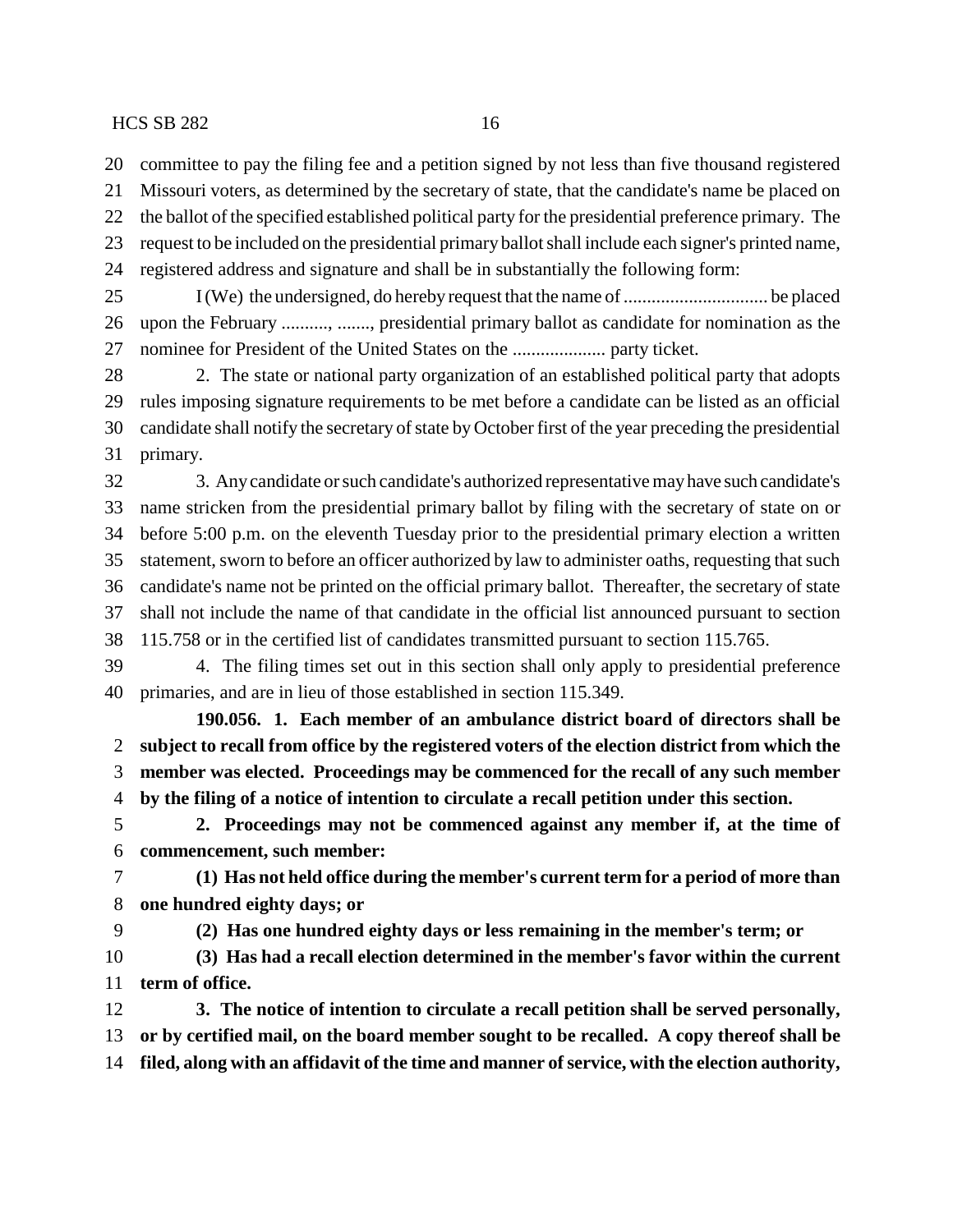**as defined in chapter 115. A separate notice shall be filed for each board member sought to be recalled and shall contain all of the following:**

**(1) The name of the board member sought to be recalled;**

 **(2) A statement, not exceeding two hundred words in length, of the reasons for the proposed recall; and**

 **(3) The names and business or residential addresses of at least one but not more than five proponents of the recall.**

 **4. Within seven days after the filing of the notice of intention, the board member may file with the election authority a statement, not exceeding two hundred words in length, in answer to the statement of the proponents. If an answer is filed, the board member shall also serve a copy of it, personally or by certified mail, on one of the proponents named in the notice of intention. The statement and answer are intended solely to be used for the information of the voters. No insufficiency in form or substance of such statements shall affect the validity of the election proceedings.**

 **5. Before any signature shall be affixed to a recall petition, the petition is required to bear all of the following:**

**(1) A request that an election be called to elect a successor to the board member;**

**(2) A copy of the notice of intention, including the statement of grounds for recall;**

 **(3) The answer of the board member sought to be recalled, if any exists. If the board member has not answered, the petition shall so state; and**

 **(4) A place for each signer to affix the signer's signature, printed name, and residential address, including any address in a city, town, village, or unincorporated community.**

 **6. Each section of the petition, when submitted to the election authority, shall have attached to it an affidavit signed by the person circulating such section, setting forth all of the following:**

**(1) The printed name of the affiant;**

**(2) The residential address of the affiant;**

 **(3) That the affiant circulated that section and saw the appended signatures be written;**

 **(4) That according to the best information and belief of the affiant, each signature is the genuine signature of the person whose name it purports to be;**

 **(5) That the affiant is a registered voter of the election district of the board member sought to be recalled; and**

**(6) The dates between which all the signatures to the petition were obtained.**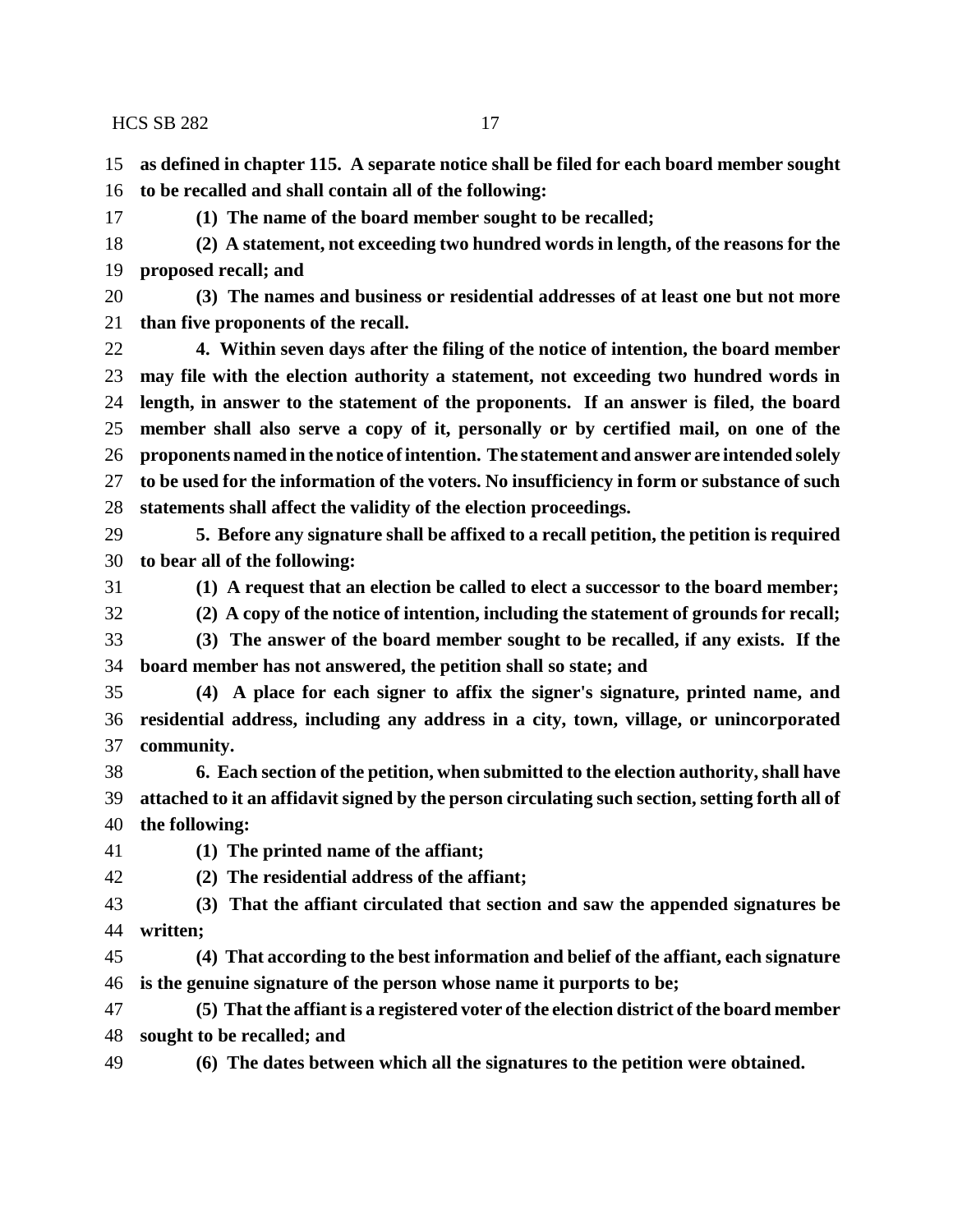**7. A recall petition shall be filed with the election authority not more than one hundred eighty days after the filing of the notice of intention.**

 **8. The number of qualified signatures required in order to recall a board member shall be equal in number to at least twenty-five percent of the number of voters who voted in the most recent gubernatorial election in such election district.**

 **9. Within twenty days from the filing of the recall petition the election authority shall determine whether the petition was signed by the required number of qualified signatures. The election authority shall file with the petition a certificate showing the results of the examination. The election authority shall give the proponents a copy of the certificate upon their request.**

 **10. If the election authority certifies the petition to be insufficient, it may be supplemented within ten days of the date of certification by filing additional petition sections containing all of the information required by this section. Within ten days after the supplemental copies are filed, the election authority shall file with them a certificate stating whether the petition as supplemented is sufficient.**

 **11. If the certificate shows that the petition as supplemented is insufficient, no action shall be taken on it; however, the petition shall remain on file.**

 **12. If the election authority finds the signatures on the petition, together with any supplementary petition sections, to be sufficient, it shall submit its certificate as to the sufficiency of the petition to the ambulance district board of directors prior to its next meeting. The certificate shall contain:**

**(1) The name of the member whose recall is sought;**

**(2) The number of signatures required by law;**

**(3) The total number of signatures on the petition; and**

**(4) The number of valid signatures on the petition.**

 **13. Following the ambulance district board's receipt of the certificate, the election authority shall order an election to be held on one of the election days specified in section 115.123. The election shall be held not less than forty-five days but not more than one hundred twenty days from the date the ambulance district board receives the petition. Nominations for board membership openings under this section shall be made by filing a statement of candidacy with the election authority.**

 **14. At any time prior to forty-two days before the election, the member sought to be recalled may offer the member's resignation. If the member's resignation is offered, the recall question shall be removed from the ballot and the office declared vacant. The member who resigned shall not fill the vacancy, which shall be filled as otherwise provided by law.**